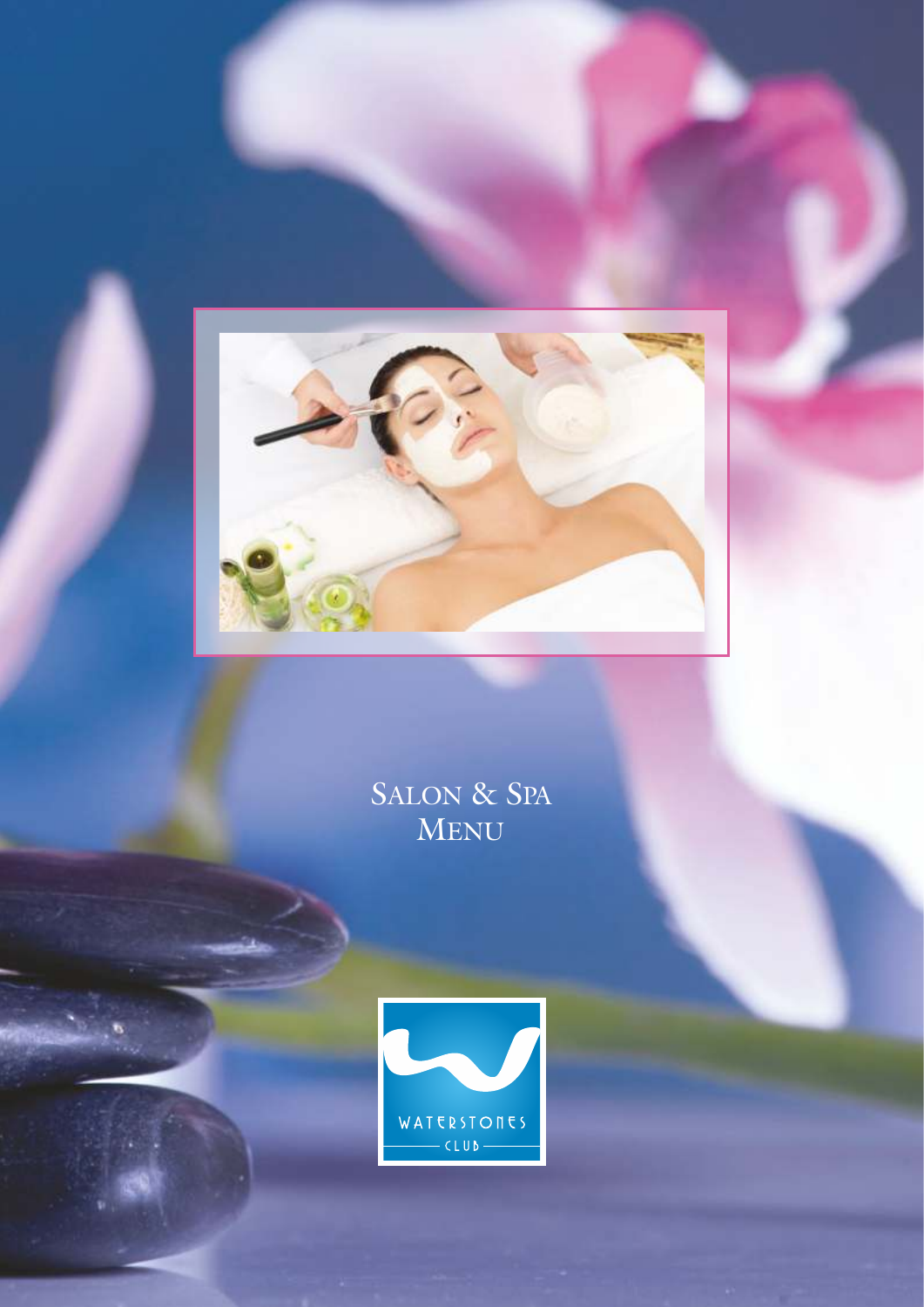# ESCAPE THIS FAST-PACED WORLD, TO SOME MUCH NEEDED PAMPERING...

# WATERSTONES CLUB PRESENTS **ALLURE - THE SALON** AND **BLISS - THE SPA**

EXPERIMENT WITH YOUR LOOK AT THE SALON AND ENJOY A RANGE OF HAIR AND BEAUTY SERVICES

TOUCH IS A POWERFUL HEALER AND OUR EXPERT, EXPERIENCED HANDS PROVIDE SOOTHING MASSAGES AND INNOVATIVE THERAPIES THAT ELEVATE YOUR STATE OF MIND

FEEL SPECIAL AND REJUVENATED

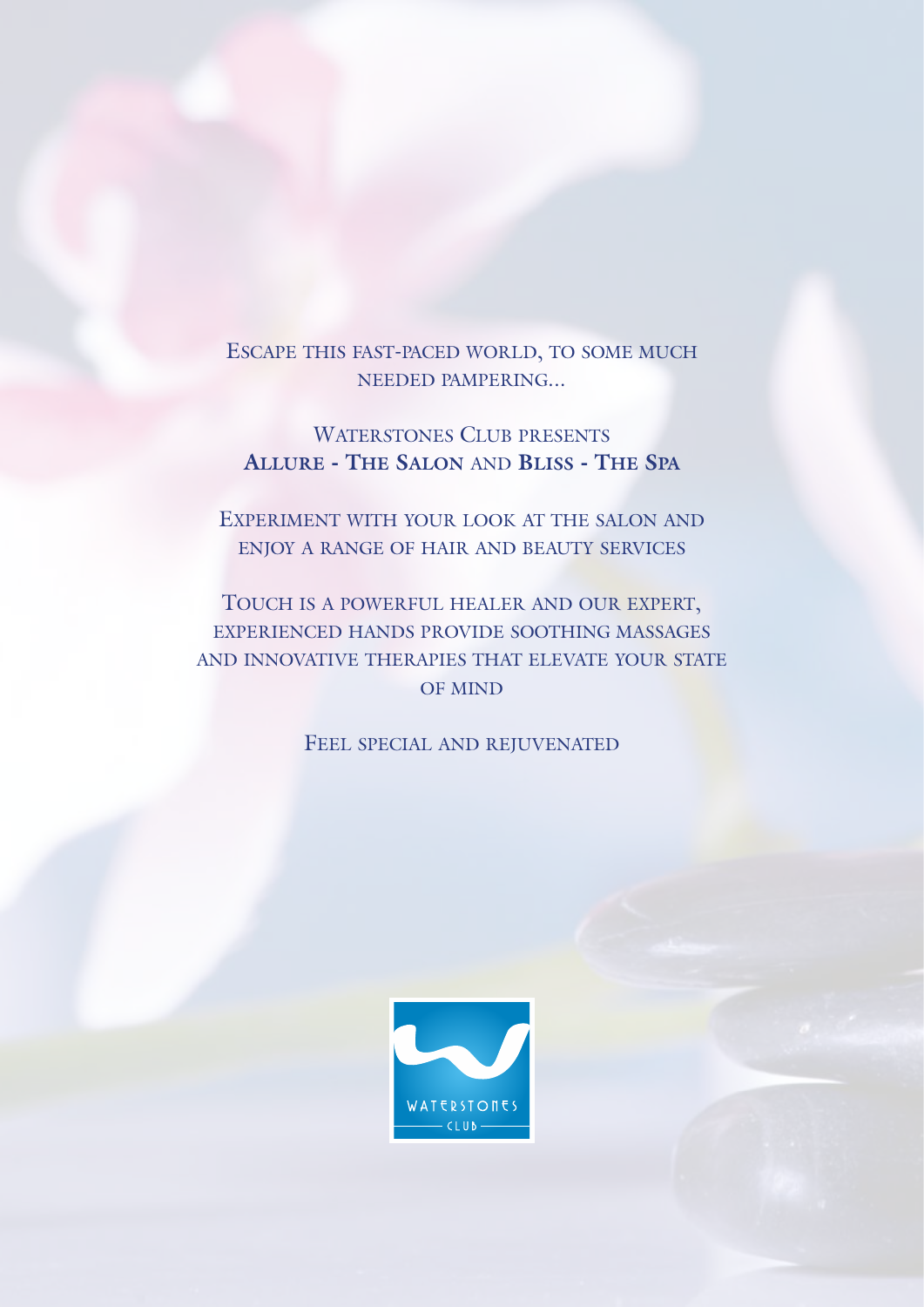# **ALLURE - THE SALON**

# **BEAUTY TREATMENTS**

## **THALGO CLEANSING FACIAL (30 minutes) - ₹ 2600** Rejuvenated, clean and radiant skin

#### **THALGO PURITY RITUAL (45 minutes) - ₹ 3700**

Satin-soft, melting textures of cell-energizing and date extracts, hydrates and comforts dry skin leaving it visibly soft and radiant

## **THALGO HYDRA MOISTURE SOURCE TREATMENT** (60 minutes) - ₹4700

A genuine wave of freshness, specially designed to quench dehydrated skin. Marine trace elements, vegetal milk and a unique peel-off mask, revitalize and replenish the skin's ideal moisture level



**COLLAGEN SMOOTHING ANTI-AGEING TREATMENT** (75 minutes) - ₹ 5700 An uplifting massage and rich marine collagen molecules helps the skin to regain a youthful radiance. Fine lines are reduced and skin is smoother and toned

## **RELAXING FACE TREATMENT** (30 minutes) - ₹ 2100 A unique face massage that restores moisture level, relaxes and comforts the face

## **COLLAGEN EYE TREATMENT** (20 minutes) - ₹ 1600

A treatment specially designed to strengthen and hydrate the eye coutour area and reduce dark circles and fine lines

**EYE TREATMENT ALONG WITH A FACIAL AT AN ADDITIONAL COST OF - ₹ 900**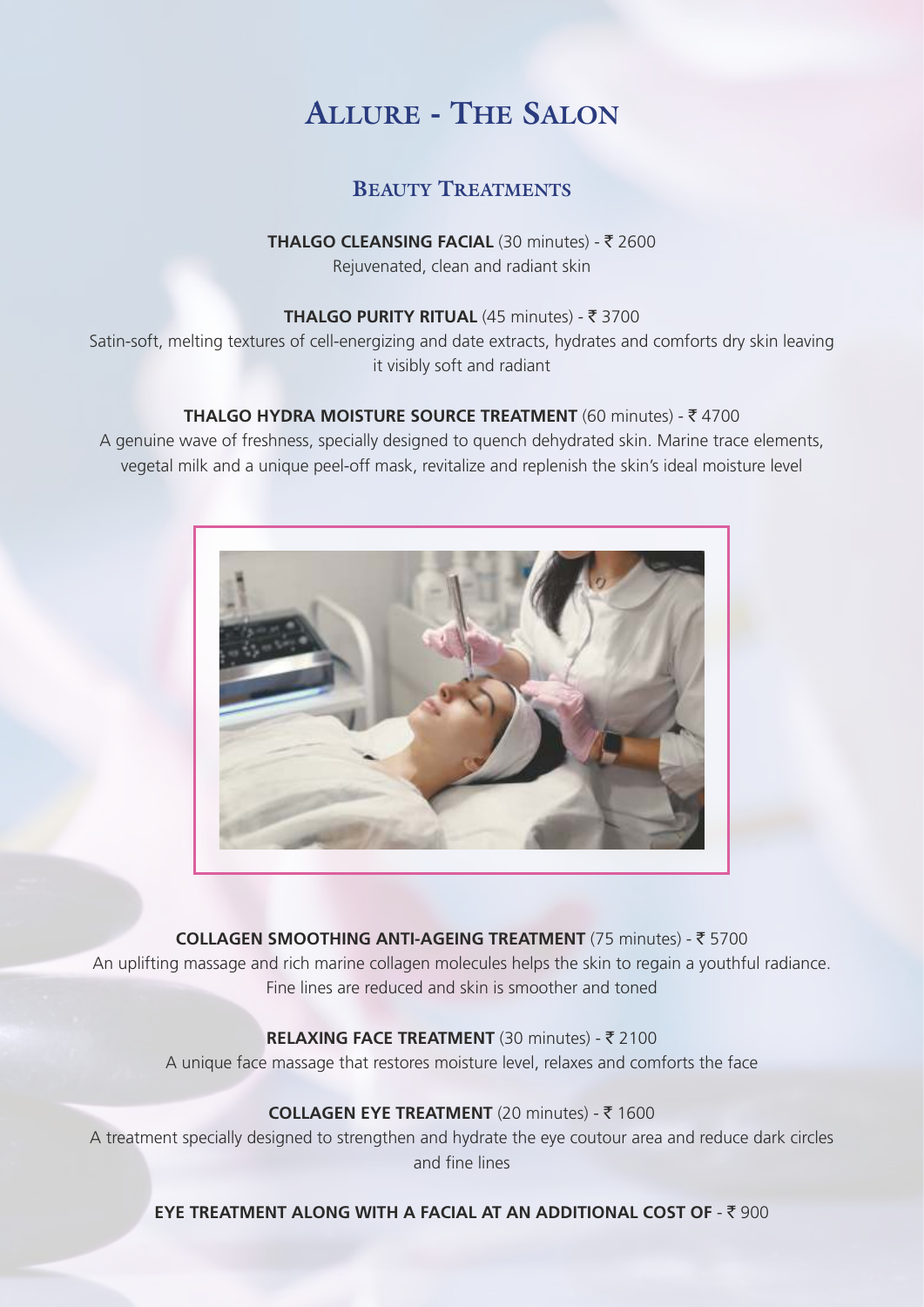# **HAIR**

#### **HAIR CUT, WASH, DRY WOMEN**

Hair Cut -  $\bar{x}$ Hair Trim -  $\bar{\tau}$ Hair Cut, Wash, Blow Dry - ₹ 1800 Girls (upto 12 years) Hair Cut -  $\overline{\tau}$ Girls Hair Cut, Wash, Blow Dry - ₹ 1120 Fringe Cut -  $\bar{\tau}$ 

#### **Shoulder/ Below Shoulder/ Waist Length**

Wash & Natural Dry - ₹ 460/ 580/ 660 Blow Dry - ₹ 800/ 900/ 1100 Ironing - ₹ 930/ 1150/ 1350 Blow Dry & Ironing - ₹ 1250/ 1450/ 1750 Tongs & Soft Curls - ₹ 1150/ 1600/ 2000

#### **HAIR COLOUR WOMEN**

#### **Shoulder/ Below Shoulder/ Waist Length**

 $G$ lobal Colour - ₹ 4700/ 5700/ 7400 Single/ Double Touch-up -  $\bar{\tau}$  2350/ 2600 Highlights - ` 3500/ 4700/ 5800 Per Streak -  $\bar{\tau}$  1150 Extra Colour Tube (Half) -  $\bar{z}$  650 Extra Colour Tube (Full) - ₹ 1100

#### **MEN**

Global Color - ₹ 2300 Highlights -  $\bar{\tau}$ Root Touch-up -  $\bar{\tau}$ Beard -  $\bar{x}$ Side locks/ Moustache -  $\overline{z}$ 



#### **MEN**

Hair Cut -  $\bar{\tau}$ Wash & Natural Dry -  $\bar{\tau}$ Hair Cut, Hair Wash, Styling - ₹ 1450 Boys (up to 12 years) Hair Cut -  $\overline{\tau}$ Head Shave -  $\bar{\tau}$ Beard Shave/ Trim - ₹ 580 Moustache Shave/ Trim -  $\bar{\tau}$ Nape Shave/ Trim -  $\bar{\tau}$ Side locks Trim -  $\bar{\tau}$ 

#### **HAIR TREATMENTS**

Primer Lipidium -  $\bar{\tau}$  980 per ampule Power Cell Lipidium - ₹ 980 per ampule Straightening (Men) - ₹ 5800

#### **Shoulder/ Below Shoulder/ Waist Length**

Mythic Oil - ₹ 1950/ 2300/ 2950 Hair Spa - ₹ 1900/ 2400/ 2800 Straightening (Women) - ₹ 6800/ 7800/ 9100 Keratin Treatment - ₹ 7500/ 8500/ 9500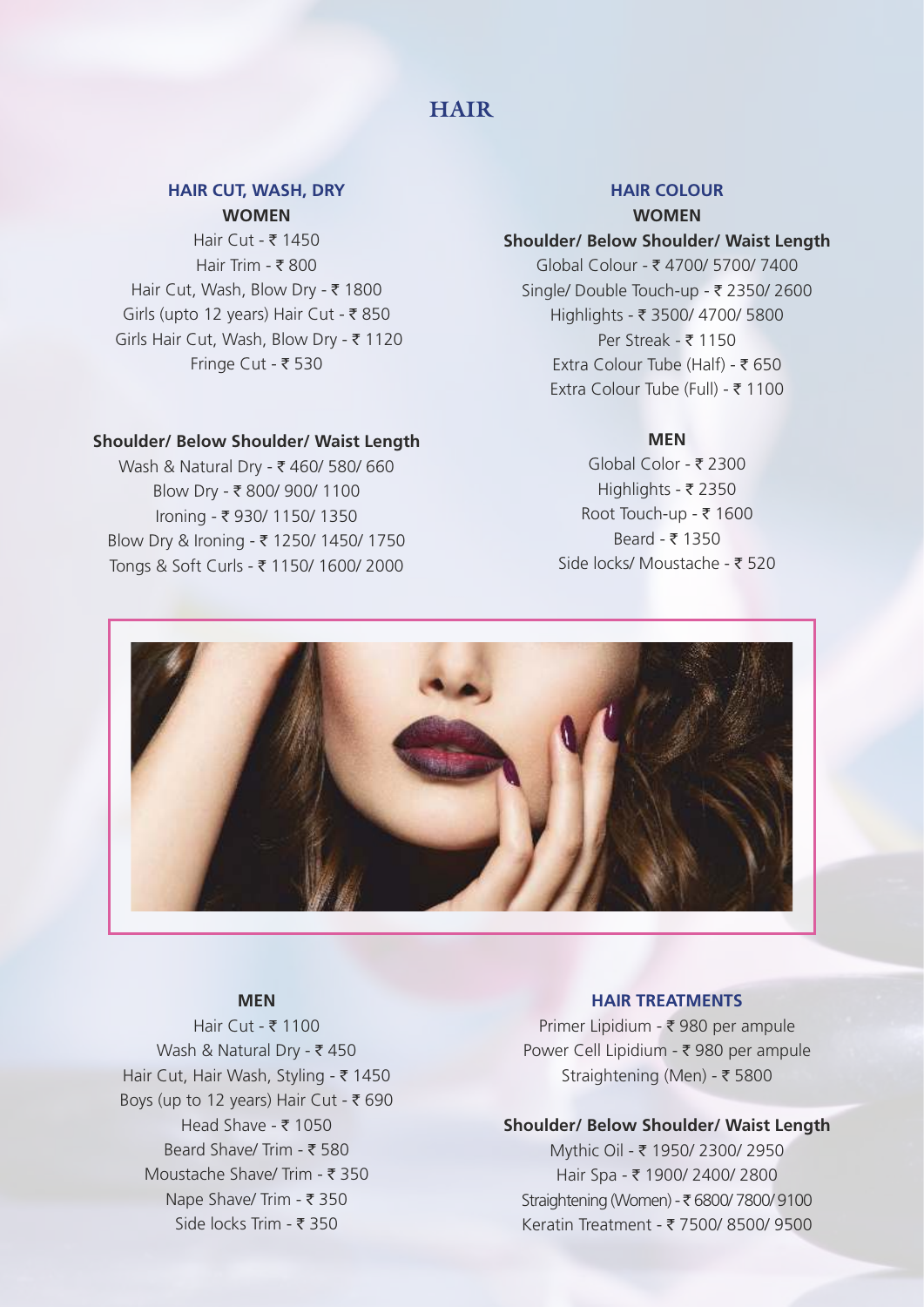# **BEAUTY**

#### **WAXING WOMEN**

 $Body - ₹ 4200$  $Body & Bikini - ₹ 5200$ Hands -  $\bar{\bar{\xi}}$  690 Half Arms -  $\bar{\bar{\xi}}$  480 Underarms - ₹ 380 Legs -  $\bar{\tau}$  900 Half Legs - ₹630 Bikini - ` 1470 Bikini Line - ₹830  $Chest/$  Stomach - ₹ 800  $Back - 7 1150$ Lower Back - ₹630 Half Back - ₹ 900 Cheeks/ Upper lip/ Chin - ₹ 250 Forehead -  $\overline{z}$  320  $Neck - ₹ 420$ Full Face -  $\bar{\bar{\xi}}$  1250 Side locks -  $\bar{z}$  250

#### **MEN**

Back/ Chest -  $\bar{\tau}$  1800 Stomach/ Lower Back - ₹ 950 Arms -  $\bar{x}$  1480 Half Arms - ₹ 900 Legs - ₹ 1900 Half Legs - ₹ 1000 Underarms -  $\bar{\bar{\xi}}$  550

#### **THREADING**

Eyebrows/ Forehead - ₹ 230 Side locks - ₹ 280 Lower lip/ Upper lip/ Chin -  $\bar{\tau}$  230 Chin & Neck -  $\bar{z}$  350

#### **BLEACH**

Face  $-$  ₹ 470 Face & Neck  $-\overline{z}$  700 Arms & Underarms  $-\bar{\tau}$  940 Legs  $-$  ₹ 1170 Back/ Stomach - 940 Body  $-$  ₹ 2400

#### **MANICURE & PEDICURE**

Regular Manicure - ₹ 930 Regular Pedicure - ₹ 1130 Spa Manicure - ₹ 1450 Spa Pedicure - ₹ 1780 With Paraffin Wax -  $\bar{\mathbf{\tau}}$  340 Cut, File & Polish for Hands -  $\bar{z}$  370 Cut, File & Polish for Feet -  $\overline{5}$  580 Cut, File & French Polish for Hands -  $\bar{\tau}$  480 Cut, File & French Polish for Feet -  $\bar{\bar{\xi}}$  690 Regular Polish Application -  $\bar{\bar{\xi}}$  260 Soak-off for Hands - ₹ 690 Soak-off for Feet -  $\bar{\mathbf{\xi}}$  800

#### **CANDLE WAX TREATMENTS**

Manicure -  $\bar{\bar{\xi}}$  1300 Pedicure - ₹ 1550 Hand Massage -  $\bar{\tau}$  1850 Reflexology - ₹ 2100 Foot & Half Leg Massage -  $\bar{z}$  2100

All prices are exclusive of applicable GST/ Government Taxes **25% discount for members only**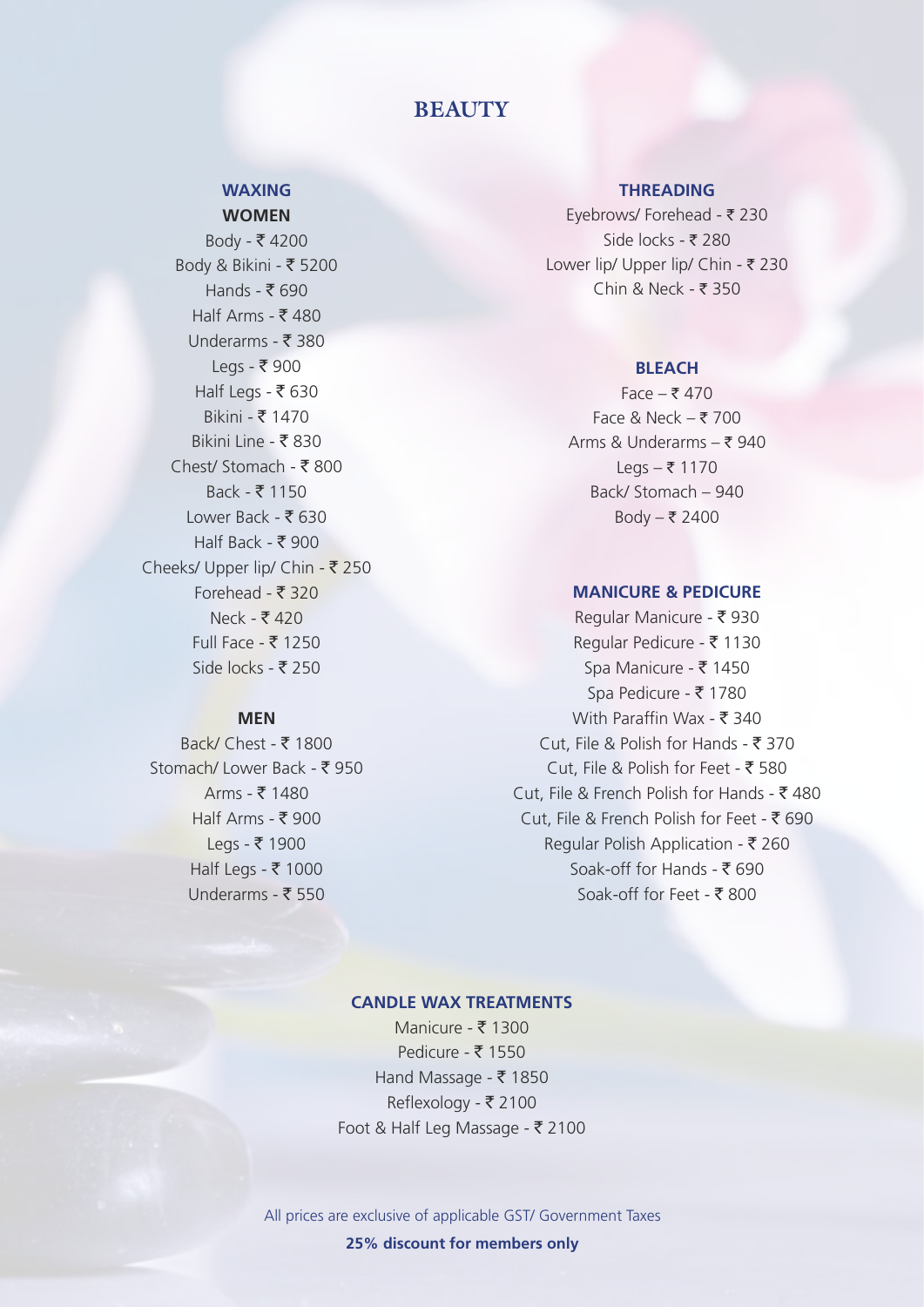# **BLISS - THE SPA**

# **MASSAGES**

**SWEDISH** (60/ 90 minutes) - ₹ 4000 / 5800 A soothing and comforting massage using full-handed strokes focusing on the stress areas of your body

**BALINESE** (60/ 90 minutes) - ₹ 4000 / 5800

A relaxing massage using a combination of gentle stretches, acupressure and aromatherapy oils to stimulate the flow of blood & bring deep relaxation & wellness

**DEEP TISSUE** (60/ 90 minutes) - ₹ 4000 / 5800 A deep pressure massage which relieves muscular tension and balances energies for well-being



**AROMATHERAPY** (60/ 90 minutes) - ₹ 4000 / 5800 A treatment where appropriate oils are used to tone and smooth your body while relaxing your mind

## $HOT$  **STONES** (75 minutes) -  $\overline{z}$  5200

This Scandinavian massage combines the healing method of stones and the ancient art of massage. The stones provide total energy to heal the body and soul

## **ABHYANGA (60/ 90 minutes) - ₹ 4000 / 5800**

An Indian Ayurvedic massage using luke warm medicated oil and long gentle strokes which helps in detoxification, relaxes tense muscles and improves metabolism

## **WATERSTONES WONDER MASSAGE (90 minutes) - ₹ 5800**

A unique blend of East & West techniques. A Thai style massage with yoga stretches combined with relaxing aromatherapy to increase body flexibility and relax the mind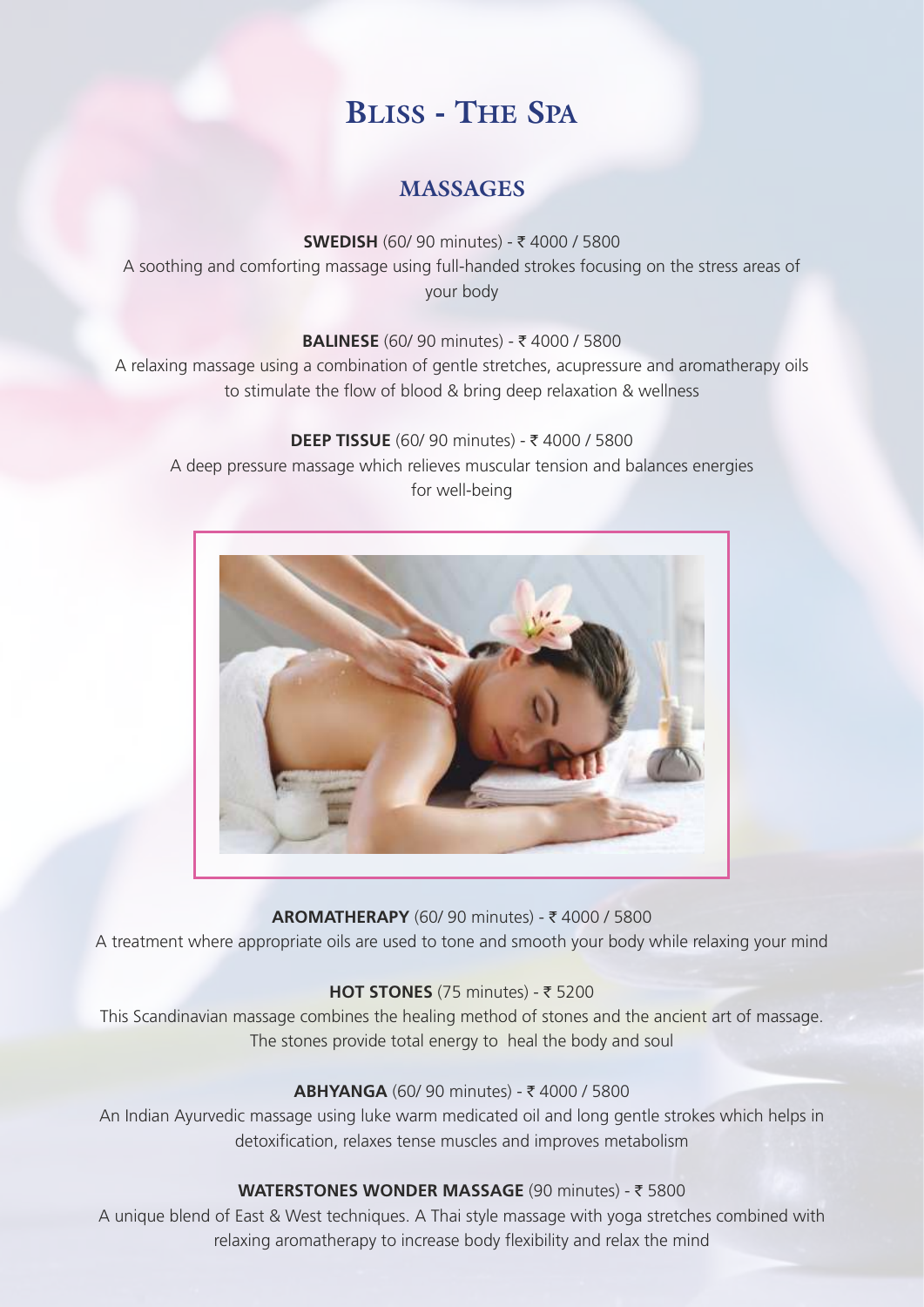## **QUICK FIX MASSAGES**

Reflexology (30 minutes) -  $\bar{\tau}$ Back and Shoulders (30 minutes) -  $\bar{\tau}$ Head Massage & Steam (30 minutes) -  $\bar{\tau}$ Head Massage & Steam (30 minutes) & Hair Wash, Women/ Men - ₹ 2100 / 1800 Foot & Half Leg Massage (30 minutes) -  $\bar{\tau}$ Back and Shoulders & Full Leg Massage (45 minutes) - ₹ 3800 Hand Massage (30 minutes) -  $\bar{\tau}$ Full Leg Massage (30 minutes) -  $\bar{\tau}$ 

## **THERAPIES**

#### **BEAUTIFUL BACK THERAPY** (40 minutes) - ₹ 2600

A massage with a deep cleansing treatment and gel wrap which moisturises your skin and leaves your back hydrated, toned and glowing

## **EXFOLIATION PURITY RITUAL (40 minutes) - ₹ 3200**

A luxurious full body exfoliation treatment that leaves skin soft, refreshed and polished to glowing perfection

#### **ANTI-JETLAG & PURITY RITUAL (45 minutes) - ₹ 3300**

An ultimate anti-jetlag treatment using a gel wrap and draining massage to bring relief to tired legs

## **INDOCEANE WRAP** (45 minutes) -  $\bar{\tau}$  4500

A luxurious and purifying scrub that leaves skin soft and supple followed by a creamy melting wrap of rice germ oil to nourish the skin

## **MARINE PRELUDE** (45 minutes) - ₹ 5300

A deluxe exfoliation & invigorating treatment with natural sea salts and Dead Sea mud to treat muscle pain, water retention, tension in the joints

> All prices are exclusive of applicable GST/ Government Taxes **25% discount for members only**